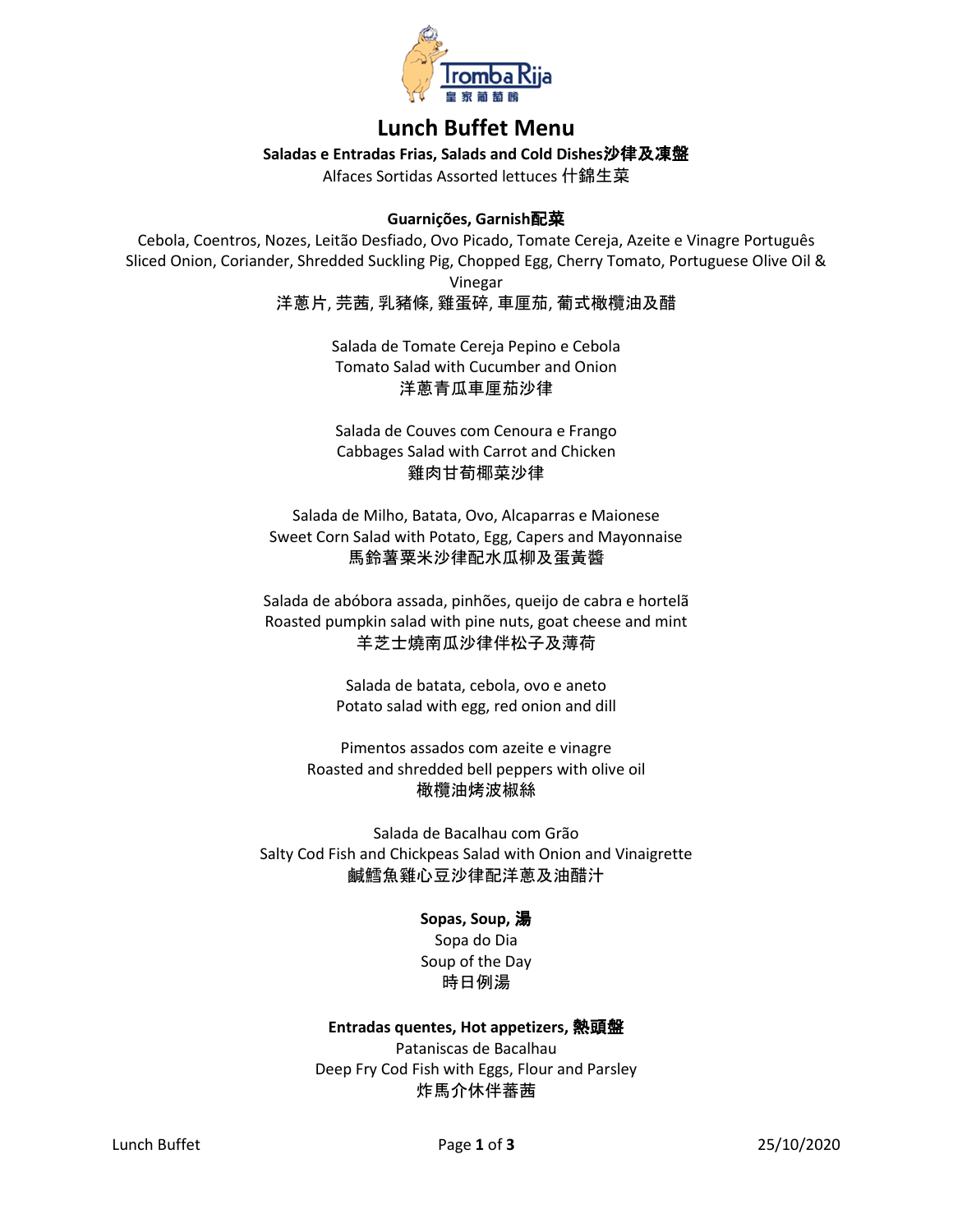

# Tâmaras com Bacon Baked Dates Rolled in Bacon 甜棗煙肉卷

# Tosta de Minchi com Ovo de Codorniz Fried Minced Meat on Toasted Bread with Quail Egg 鵪鶉蛋肉碎多士

Vegetais Salteados em Azeite e Alho Sautéed Vegetables with Garlic 蒜茸炒什菜

> Arroz Frito em Azeite Sautéed Rice in Olive Oil 橄欖油炒飯

# **Estação Quente, Carving**即場熱檔

Frango Piri-Piri Grilled Chicken with Piri-Piri Sauce 霹靂醬燒雞

# **Prato Principal, Main Courses**主菜

Bacalhau à Gomes de Sá Layered Baked Salty Cod Fish with Onion, Garlic, Potatoes and Egg 香蒜洋蔥焗鹹鱈魚配馬鈴薯及蛋

Dobrada Beef Tripe Stewed with White Beans, Chorizo and Carrot

Carne de Porco Frita à Portuguesa Fried Pork Meat Marinated with Bell Peppers Sauce, Fried Potatoes and Pickles

> Arroz de Pato no Forno Portuguese Baked Duck Rice with Chorizo and Bacon 葡式焗鴨飯

Massada de Peixe Fish Stew with Macaroni and Tomato, Onion and Garlic Sauce 蕃茄炆魚配通心粉及洋蔥蒜茸醬

Bacalhau à Lagareiro Roasted Salty Cod Fish with Crushed New Potatoes and Garlic 香蒜燒鹹鱈魚配新薯